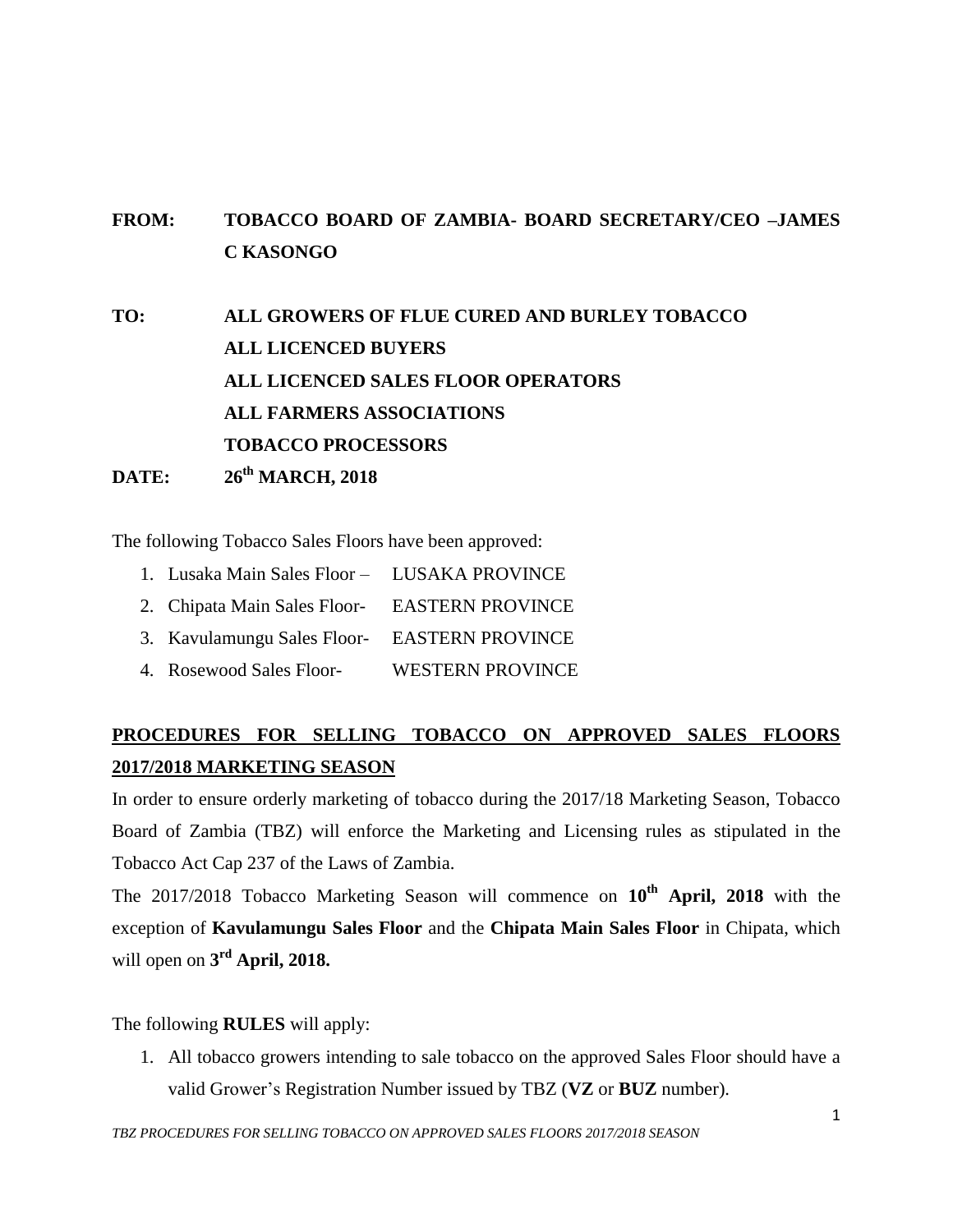- 2. No Farmer (Seller) or Agent will be allowed to offer tobacco for sale on behalf of another person without express permission from the TBZ.
- 3. No tobacco from another growing region will be allowed on any approved sales floor without any official Tobacco Movement Permit clearly bearing a TBZ Growers number (either individual or a list of growers with their growers numbers/buying company details etc.) will be allowed to be offered for sale on any approved sales floor.
- 4. All tobacco to be offered for sale shall be through bookings to the holders of floor Licence and confirmation should be copied to TBZ for a Tobacco Movement Permit to be issued.
- 5. It is the responsibility of the Licensed Sales Floor Manager to collaborate with Sponsors and Growers to ensure that a proper Quota System is managed on the Sales Floor so as to avoid unnecessary congestion on the Sales Floor. Failure to manage the Quota System will result in revocation of the sales floor license with TBZ taking over operations until the end of the season.
- 6. All bales of tobacco should be delivered in hessians of good quality and inner bailing paper.
- 7. All bales of tobacco should weigh not less than twenty-three Kilograms **(Minimum 23 Kg)** net and not more than one hundred and twenty **(Maximum 120 Kg)** for both Virginia Flue cured and Burley tobacco having dimensions of eighty-six centimeters long, sixty-one centimeters high and not more than sixty-six centimeters wide (**86cm x 61cm x 66cm**).
- 8. All bales should clearly be marked on the outside of the wrapping material with the Growers Number in Arabic numerals not less than eight centimeters in height and not less than two sides on one end of each bale (**VZ** or **BUZ**).
- *9.* Split bales can be offered for sale provided the Grower puts a demarcation (by putting a sheet of bailing paper in between the two grades) of the two bordering grades in the bale and this should be declared by the Grower at the receiving point. *It is important to note that a spilt bale should not weigh less than 45Kgs in case of Flue Cured Virginia and not less than 14 Kgs in case Burley tobacco.*
- 10. Tobacco may be offered in the form of;
	- a) Tied hands leaf ,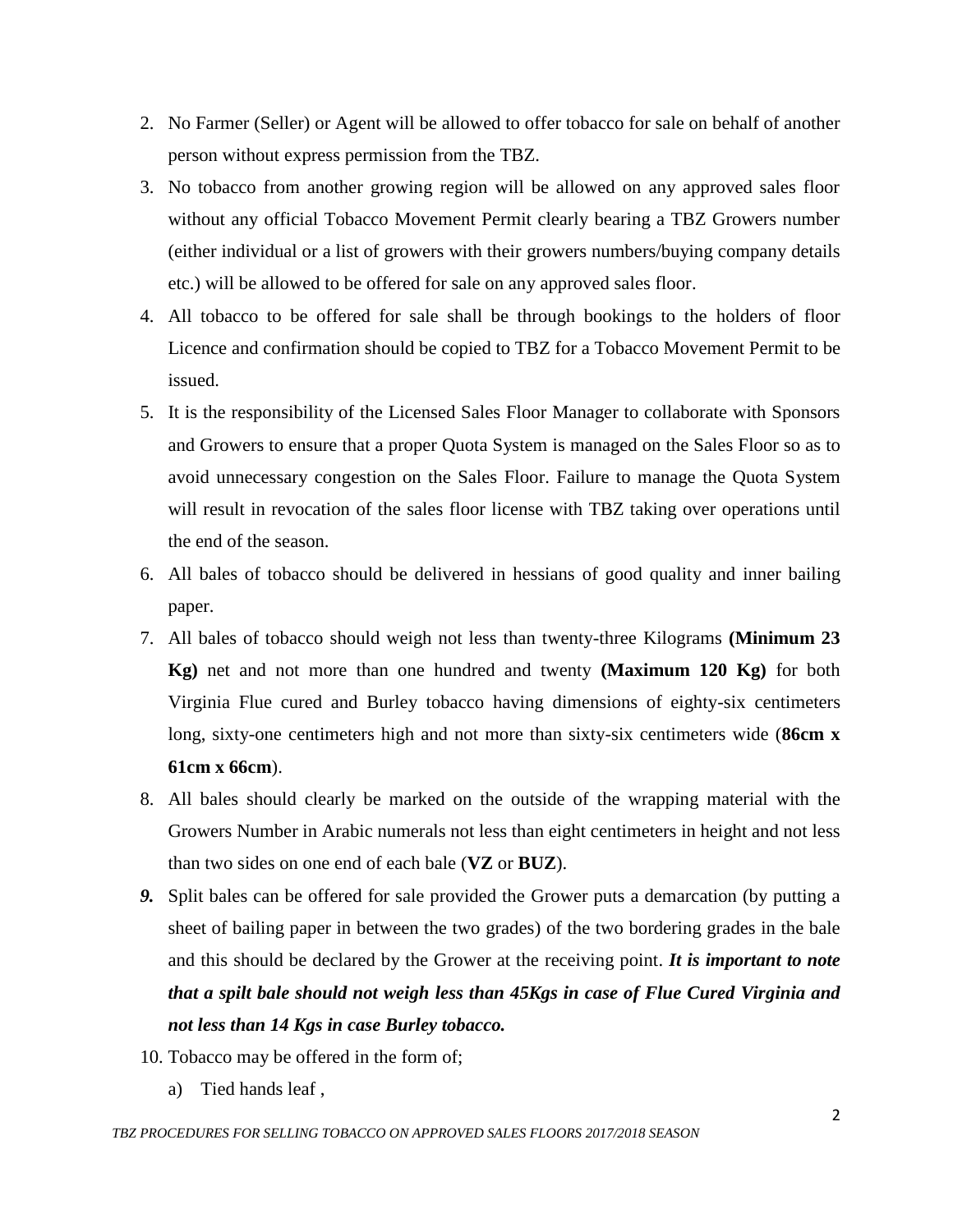- b) Straight laid loose,
- c) Clean graded strips,
- d) Clean stemmed scrap,
- e) Clean unstemmed scrap.
- 11. In case of a tied leaf, the Seller shall ensure that the size of hands graded tobacco is not less than 3 cm and not more than 3 cm across the butt ends and that the depth of the tie is not less than 4 cm and not more than 5 cm.
- 12. No bale offered for sale shall contain ungraded tobacco.
- 13. No Seller may offer for sale a bale containing more than one class of tobacco.
- 14. No over-conditioned, loose leaf, greased or with diesel tobacco shall be offered for sale on any approved sales floor.
- 15. All holders of Floor Licence should ensure that the scales are properly certified by the *Zambia Weights and Measurements Agency (ZWMA)* before commencement of the marketing season.
- 16. All holders of floor Licence should ensure that they obtain a valid Phytosanitary Certificate from Plant Protection and Quarantine (PPQ) Unit ZARI before commencement of the marketing season.
- 17. All holders of floor Licence should ensure that they maintain high standards of hygiene and cleanness during marketing on the floors and should also ensure that there is adequate hand sanitizer and washing points at points of entry in the floor with reference to the Public Health Act.
- 18. No sale of tobacco will be allowed to take place on the approved sales floor without the presence of TBZ officials.
- **19.** The Tobacco buying line for Zambia from 2017/2018 marketing season going forward will be in the following order:
	- **a) TBZ Tobacco Classifier;**
	- **b) Buyer's Company Classifier;**
	- **c) Tobacco Grower's Representative;** and**,**
	- **d) TBZ Tobacco Arbitrator.**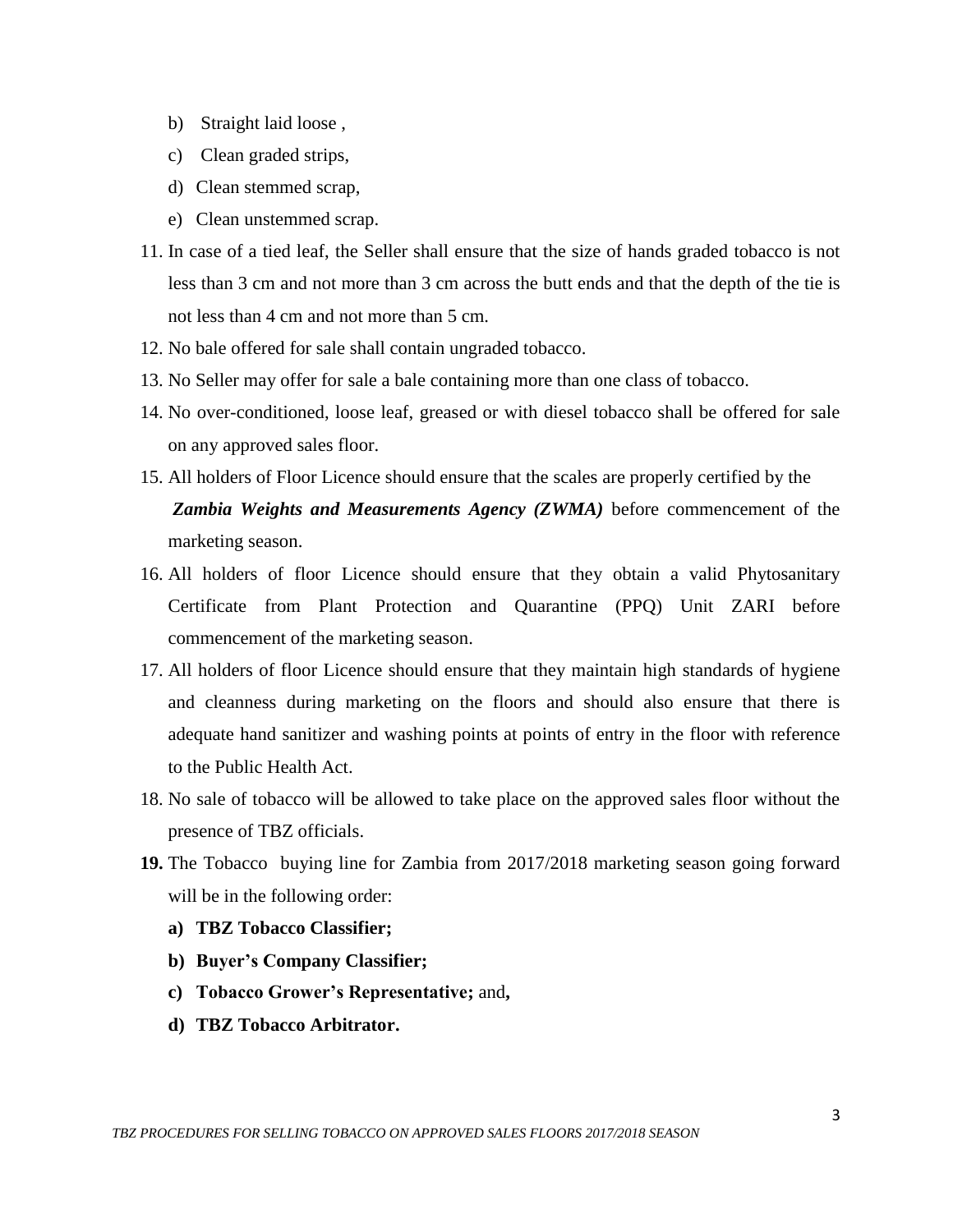The Grower Associations, Sponsors and Floor Managers should agree to identify a person to represent the Growers on the Floor. The Growers' Representative's role will be to explain to the farmers why they have been given a particular grade of tobacco.

## **Benefits of Classification**

- Classification assists Analysts in comparing tobacco prices of similar grades in different countries in the world thus providing useful market research information, and will help TBZ amongst other activities in improving and promoting the Zambian Tobacco as well as contribute to BRAND ZAMBIA strategy.
- $\triangleright$  Production researchers find classification data useful; in research programmes on tobacco cultivar and agronomic trials.
- $\triangleright$  Production Analysts also make good use of classification information, which enables them to make accurate forecasts and evaluation of markets in different parts of the world.
- $\triangleright$  Growers amongst other users, find classification as a basis for comparison of their crops in different years and market conditions.
- $\triangleright$  Tobacco merchants use classification as a tool for marketing their tobacco, as they are able to readily compare tobacco prices worldwide.
- 20. All appeals by a Grower who is unhappy with any grade/price, he/she may appeal to the Grower's Representative who in turn may consult the Buyer's Classifiers and TBZ Classifier whether it can be in arbitration or not.
- 21. The decision on arbitration by the TBZ Arbitrator is final and cannot be overruled.
- 22. Any bales with foreign matter-Non Tobacco Related Material (NTRM) or Nested tobacco bale will be confiscated and forfeited to TBZ and will attract a penalty as stipulated in the Tobacco ACT Cap 237 (The tobacco with foreign matter or Nested will be re-handled and all proceeds will be deposited in the TBZ's account).
- 23. All Tobacco Licensed Buyers should submit to TBZ every week electronically the total sales value and the total amount of tobacco (in Kgs) purchased in that week for each tobacco type.
- 24. All Tobacco Licensed Sales Floor Managers should every end of the week submit to TBZ **Sales Reports** clearly indicating Number of bales received, Number of bales sold,